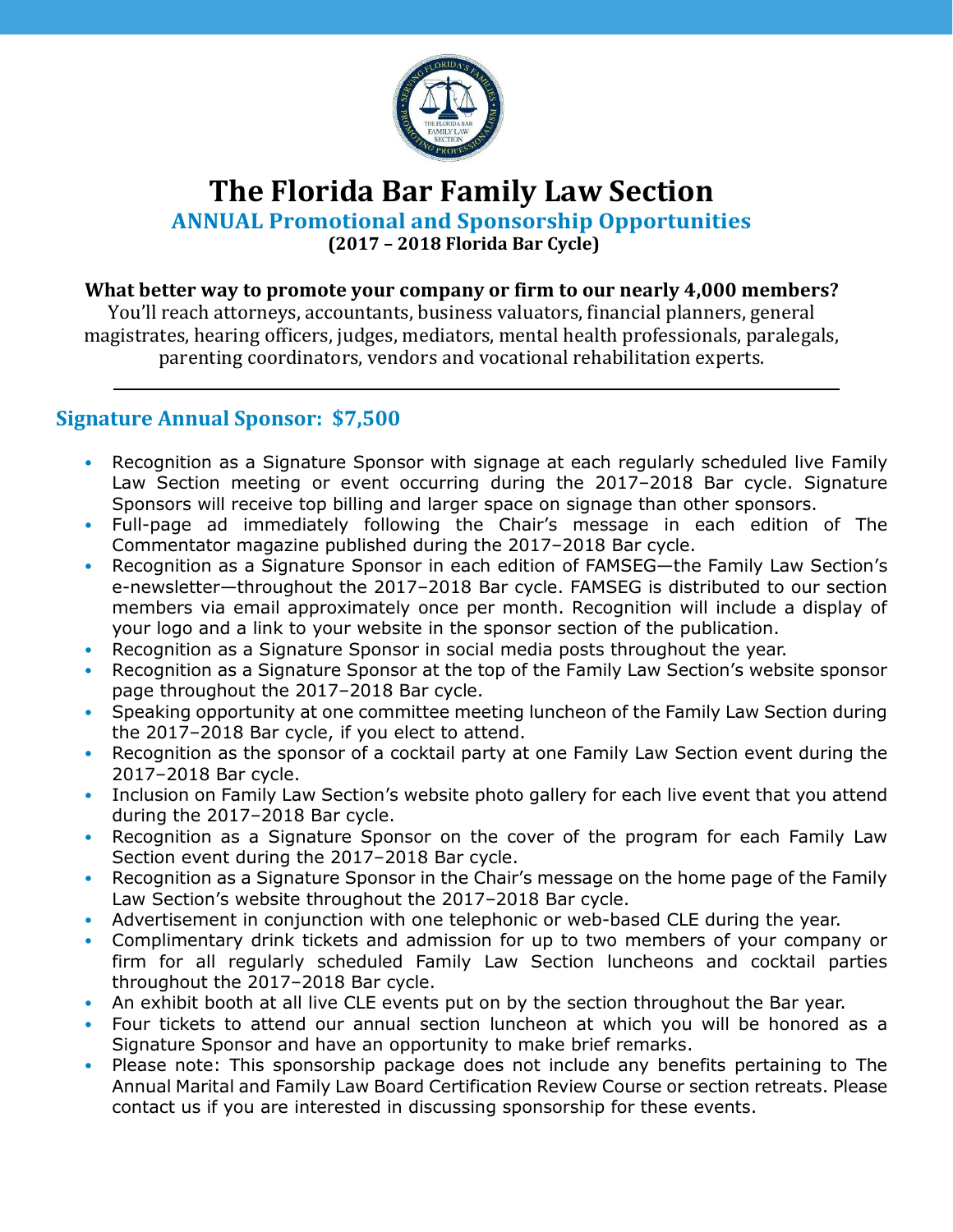

### **Platinum Annual Sponsor: \$5,000**

- Recognition as a Platinum Sponsor with signage at each regularly scheduled live Family Law Section meeting or event occurring during the 2017–2018 Bar cycle. Platinum sponsors will receive larger space on signage than other sponsors.
- Full-page ad in each edition of The Commentator magazine published during the 2017– 2018 Bar cycle.
- Recognition as a Platinum Sponsor in each edition of FAMSEG—the Family Law Section's e-newsletter—throughout the 2017–2018 Bar cycle. FAMSEG is distributed to our section members via email approximately once per month. Recognition will include a display of your logo with a link to your website in the sponsor section of the publication.
- Recognition as a Platinum Sponsor in social media posts throughout the year.
- Recognition as a Platinum Sponsor on the Family Law Section's website sponsor page throughout the 2017–2018 Bar cycle.
- Speaking opportunity at one committee meeting luncheon of the Family Law Section during the 2017–2018 Bar cycle, if you elect to attend.
- Recognition as a sponsor of a breakfast or refreshment break at one Family Law Section event during the 2017–2018 Bar cycle.
- Inclusion in Family Law Section's website photo gallery for each live event that you attend during the 2017–2018 Bar cycle.
- Recognition as Platinum Sponsor in the program for each Family Law Section event during the 2017–2018 Bar cycle.
- Rotating recognition as a Platinum Sponsor in the Chair's message on the home page of the Family Law Section's website throughout the 2017–2018 Bar cycle.
- Advertisement in conjunction with one telephonic or web based CLE during the year.
- Complimentary drink tickets and admission for up to two members of your company or firm for all regularly scheduled Family Law Section luncheons and cocktail parties throughout the 2017–2018 Bar cycle.
- An exhibit booth at all live CLE events put on by the section throughout the Bar year.
- Two tickets to attend our annual section luncheon at which you will be honored as an annual sponsor.
- Please note: This sponsorship package does not include any benefits pertaining to The Annual Marital and Family Law Board Certification Review Course or section retreats. Please contact us if you are interested in discussing sponsorship for these events.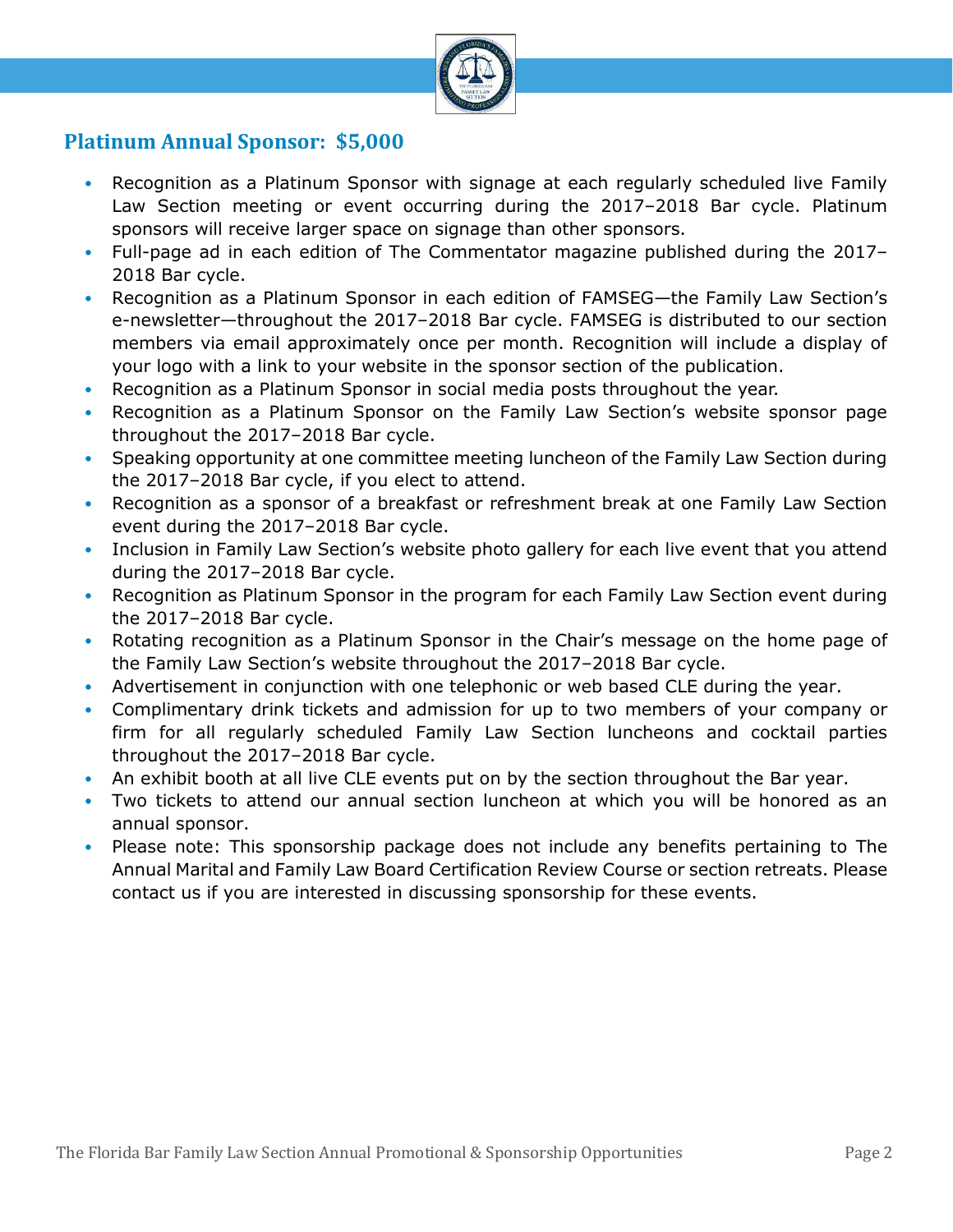

### **Gold Annual Sponsor: \$3,500**

- Recognition as a Gold Sponsor with signage at each regularly scheduled live Family Law Section meeting or event occurring during the 2017–2018 Bar cycle.
- 1/2-page ad in each edition of The Commentator magazine published during the 2017– 2018 Bar cycle.
- Advertisement in conjunction with one telephonic or web based CLE during the year.
- Recognition as a Gold Sponsor in each edition of FAMSEG—the Family Law Section's enewsletter—throughout the 2017–2018 Bar cycle. FAMSEG is distributed to our section members via email approximately once per month. Recognition will include a display of your logo with a link to your website in the sponsor section of the publication.
- Recognition as a Gold Sponsor in social media posts throughout the year.
- Recognition as a Gold Sponsor on the Family Law Section's website sponsor page throughout the 2017–2018 Bar cycle.
- Speaking opportunity at one committee meeting luncheon of the Family Law Section during the 2017–2018 Bar cycle, if you elect to attend.
- Inclusion in Family Law Section's website photo gallery for each live event that you attend during the 2017–2018 Bar cycle.
- Recognition as a Gold Sponsor in the program for each live Family Law Section event during the 2017–2018 Bar cycle.
- Recognition as a sponsor of a breakfast or refreshment break at one Family Law Section event during the 2017–2018 Bar cycle.
- Complimentary drink tickets and admission for up to two members of your company or firm for all regularly scheduled Family Law Section luncheons and cocktail parties throughout the 2017–2018 Bar cycle.
- An exhibit booth at all live CLE events put on by the section throughout the Bar year.
- Two tickets to attend our annual section luncheon at which you will be honored as an annual sponsor.
- Please note: This sponsorship package does not include any benefits pertaining to The Annual Marital and Family Law Board Certification Review Course or section retreats. Please contact us if you are interested in discussing sponsorship for these events.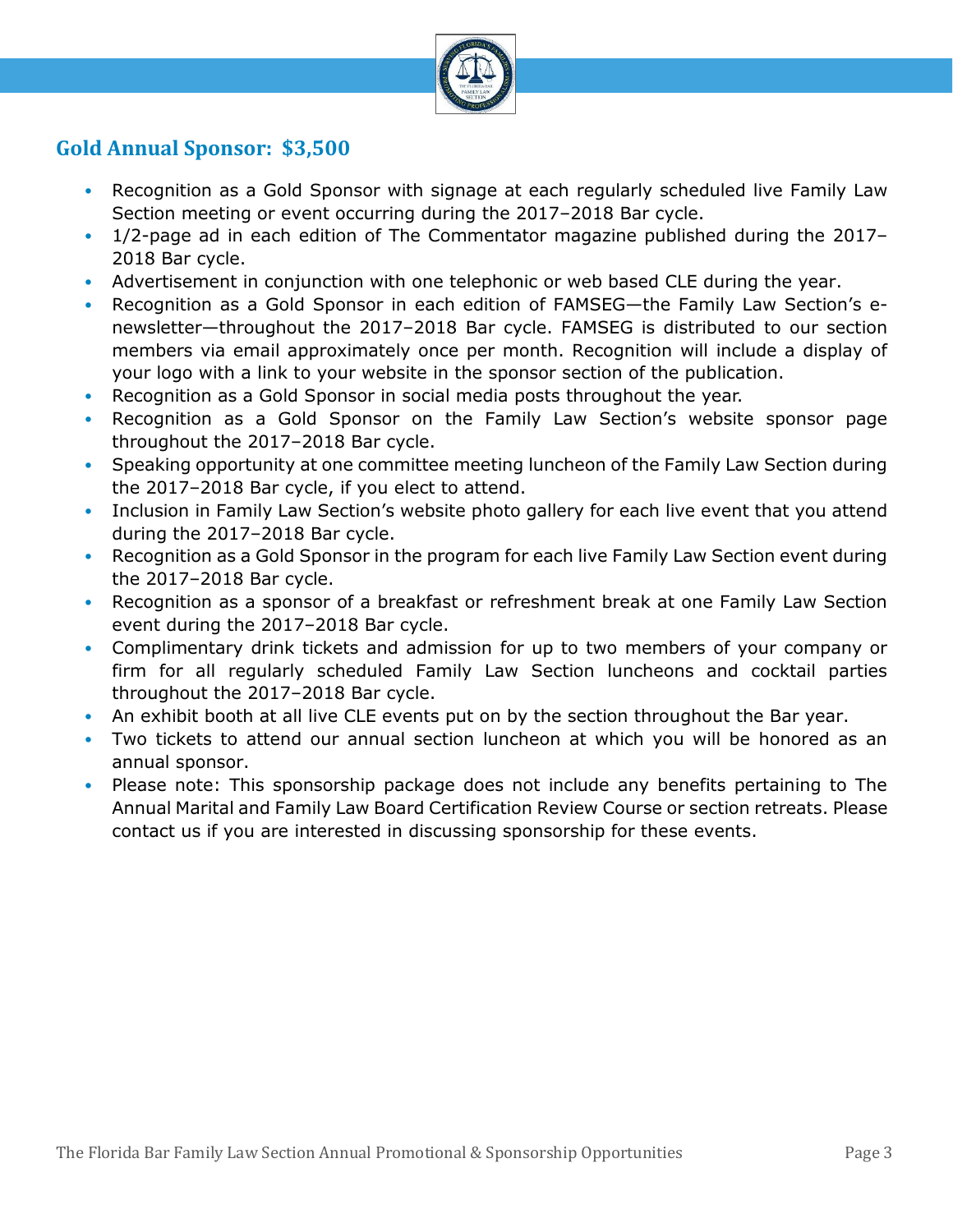

### **Silver Annual Sponsor: \$2,500**

- Recognition as a Silver Sponsor with signage at each regularly scheduled live Family Law Section meeting or event occurring during the 2017–2018 Bar cycle.
- 1/3-page ad in two editions of The Commentator magazine published during the 2017– 2018 Bar Cycle.
- Recognition as a Silver Sponsor in each edition of FAMSEG—the Family Law Section's enewsletter—throughout the 2017–2018 Bar cycle. FAMSEG is distributed to our section members via email approximately once per month. Recognition will include a display of your logo with a link to your website in the sponsor section of the publication.
- Recognition as a Silver Sponsor in social media posts throughout the year.
- Recognition as a Silver Sponsor on the Family Law Section's website sponsor page throughout the 2017–2018 Bar cycle.
- Speaking opportunity at one committee meeting luncheon of the Family Law Section during the 2017–2018 Bar cycle, if you elect to attend.
- Complimentary drink tickets and admission for up to two members of your company or firm for all regularly scheduled Family Law Section luncheons and cocktail parties throughout the 2017–2018 Bar cycle.
- Two tickets to attend our annual section luncheon at which you will be honored as an annual sponsor.
- Please note: This sponsorship package does not include any benefits pertaining to The Annual Marital and Family Law Board Certification Review Course or section retreats. Please contact us if you are interested in discussing sponsorship for these events.

#### **Bronze Annual Sponsor: \$1,500**

- Recognition as a Bronze Sponsor with signage at each regularly scheduled live Family Law Section meeting or event occurring during the 2017–2018 Bar cycle.
- 1/3-page ad in one edition of The Commentator magazine published during the 2017–2018 Bar Cycle.
- Recognition as a Bronze Sponsor in each edition of FAMSEG—the Family Law Section's enewsletter—throughout the 2017–2018 Bar cycle. FAMSEG is distributed to our section members via email approximately once per month. Recognition will include a display of your logo with a link to your website in the sponsor section of the publication.
- Recognition as a Bronze Sponsor in social media posts throughout the year.
- Recognition as a Bronze Sponsor on the Family Law Section's website sponsor page during the 2017–2018 Bar cycle.
- Two tickets to attend our annual section luncheon at which you will be honored as an annual sponsor.
- Please note: This sponsorship package does not include any benefits pertaining to The Annual Marital and Family Law Board Certification Review Course or section retreats. Please contact us if you are interested in discussing sponsorship for these events.